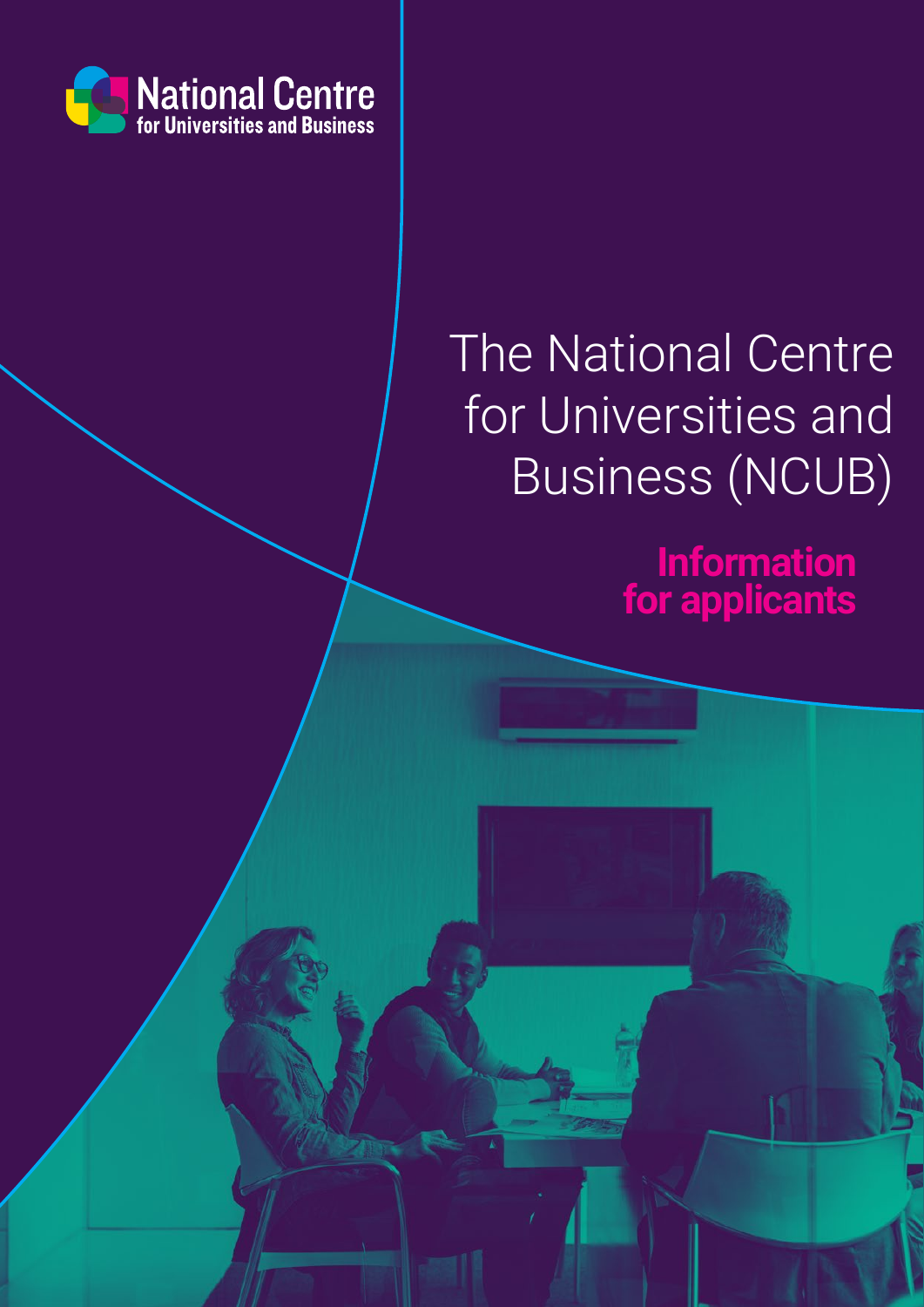# WHO WE ARE

The National Centre for Universities and Business (NCUB) is an independent organisation focused on making the UK the best place in the world for universities and businesses to collaborate. We believe that collaboration is critical to tackling many of the greatest challenges facing the world today, from driving the research and innovations that will help make us healthier, wealthier and greener, to delivering the highly skilled, diverse and adaptable workforce needed to drive the future.

We operate at the exciting interface of business and university interests and work closely with our members, who are business and university leaders. Specifically, we work to understand what businesses and universities can achieve by working together, as well as

identifying barriers and obstacles to their collaboration. We use this to provide insights and deliver recommendations to Government and other stakeholders, acting as a leading and trusted authority on collaboration between business and the UK's world-leading universities.

We are a close-knit team of 20 people based in an office in central London. Our organisation was formed in 2013 following a review for the Government on business-university engagement in the UK, but has its roots in The Council for Industry and Higher Education (CIHE), which was born in 1986. Our work is overseen by a Board comprising leaders from both universities and industry, and is primarily funded through our university and business members and Research England.



Leoca Powell Project Support Officer

"I joined NCUB a few months ago as a Project Support Officer, supporting all Policy Leads and the Communication and Membership Managers. Having transitioned from a medium organisation into a small organisation, I instantly felt very welcomed and got to know all individuals within the company on a personal level. Due to the size of NCUB and our belief that working together is important, I've been able to work with other members of the team to get involved with communication and media aspects such as managing the newsletter and posting on social media. All these different elements are what keeps my day to day interesting and enables me to develop new skills."

## WHAT WE DO

NCUB focuses on a range of issues relevant to universitybusiness collaboration. We carry out cutting edge research in areas related to research, innovation and skills. This research can involve reviewing existing evidence and data, but can also require gathering insights and information from businesses and universities through surveys, interviews, workshops or roundtables.

We don't believe that universities or businesses alone hold the answers to tackling the world's greatest challenges. Instead, we work to establish a collective voice united behind a shared purpose. We conduct research and gather evidence ourselves, but we also work in close partnership with domain experts in academia and the private sector. This includes a strategic partnership with the University

Commercialisation and Innovation Policy Evidence Unit based at the University of Cambridge.

We're innovators, developing our digital portfolio and analytics expertise so partnerships we initiate are more meaningful and insightful. Our relationships with UK Research and Innovation and the Government mean we're a voice of influence and our members' views are heard.

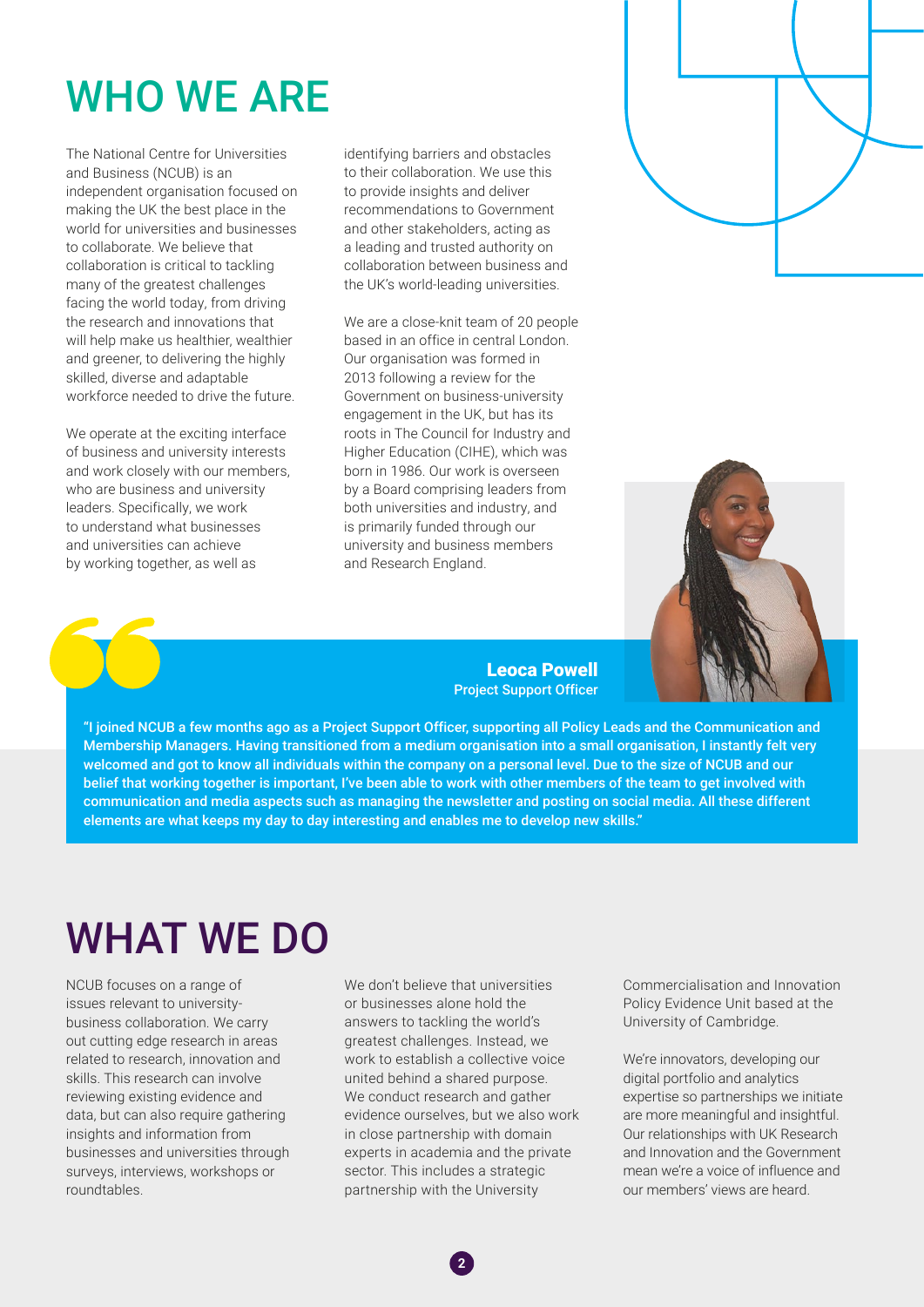

Rosalind Lowe Head of Policy and Engagement

"I've worked in policy and engagement since I started my career, but I have never been in a role where I felt so genuinely excited about the breadth of issues I was working on. Because we aren't an overt 'lobbying' organisation, the proposals we develop and the engagement we do feels incredibly meaningful and impactful. I feel intellectually challenged and pushed every day and learn so much – not just from our talented team, but also from the wide range of stakeholders, members, experts and academics that I get to work with every day."

## UNLOCKING RESEARCH AND INNOVATION

UK universities are full of invention and ideas. Equally, for many businesses in the UK harnessing the power of research and innovation will be critical to their future success.

Universities and businesses need to work together to guide genuine advances in technology, medicine, and energy. This helps to tackle some of the greatest challenges of our time, such as climate change and global health issues, but also creates significant social and economic opportunities for the UK.

Our research and innovation projects explore how universities and businesses collaborate on

research and innovation, what their collaboration achieves and how it can be encouraged and supported. Specifically, we identify barriers to collaboration and how they can be overcome. We investigate a wide range of issues, such as how collaboration can help encourage private sector research, the multifaceted impacts of the Covid-19 pandemic on collaborative research and innovation activities, and what motivates businesses to interact with universities.

Some of our most recent projects can be found here: [https://www.ncub.](https://www.ncub.co.uk/about/what-we-do/research-innovation/) [co.uk/about/what-we-do/research](https://www.ncub.co.uk/about/what-we-do/research-innovation/)[innovation/](https://www.ncub.co.uk/about/what-we-do/research-innovation/)

# BUILDING FUTURE TALENT

Our economy is driven by people. Our future success therefore depends on a strong education system, matched to the talent needs of employers. However, the labour market and ways of working are changing at an unprecedented pace with the introduction of new technologies.

Education and skills policy underlies many of the country's socio-economic aspirations. From driving a more research-intensive, innovative economy and finding more sustainable ways to live, to improving opportunities and building a more diverse and inclusive workforce.

We believe that employers, educational institutions and

government must work together closely to address existing gaps and challenges in the labour market, but to also anticipate the future talent the UK will need. Our Skills and Talent projects look at how universities and businesses can best work together to prepare students for the current and future labour market. We work to ensure that higher education is a route open to all and that we have the workforce required for the fourth industrial revolution and an advanced knowledge economy.

Some of our most recent projects can be found here: [https://www.ncub.](https://www.ncub.co.uk/about/what-we-do/people-skills-talent/) [co.uk/about/what-we-do/people](https://www.ncub.co.uk/about/what-we-do/people-skills-talent/)[skills-talent/](https://www.ncub.co.uk/about/what-we-do/people-skills-talent/)



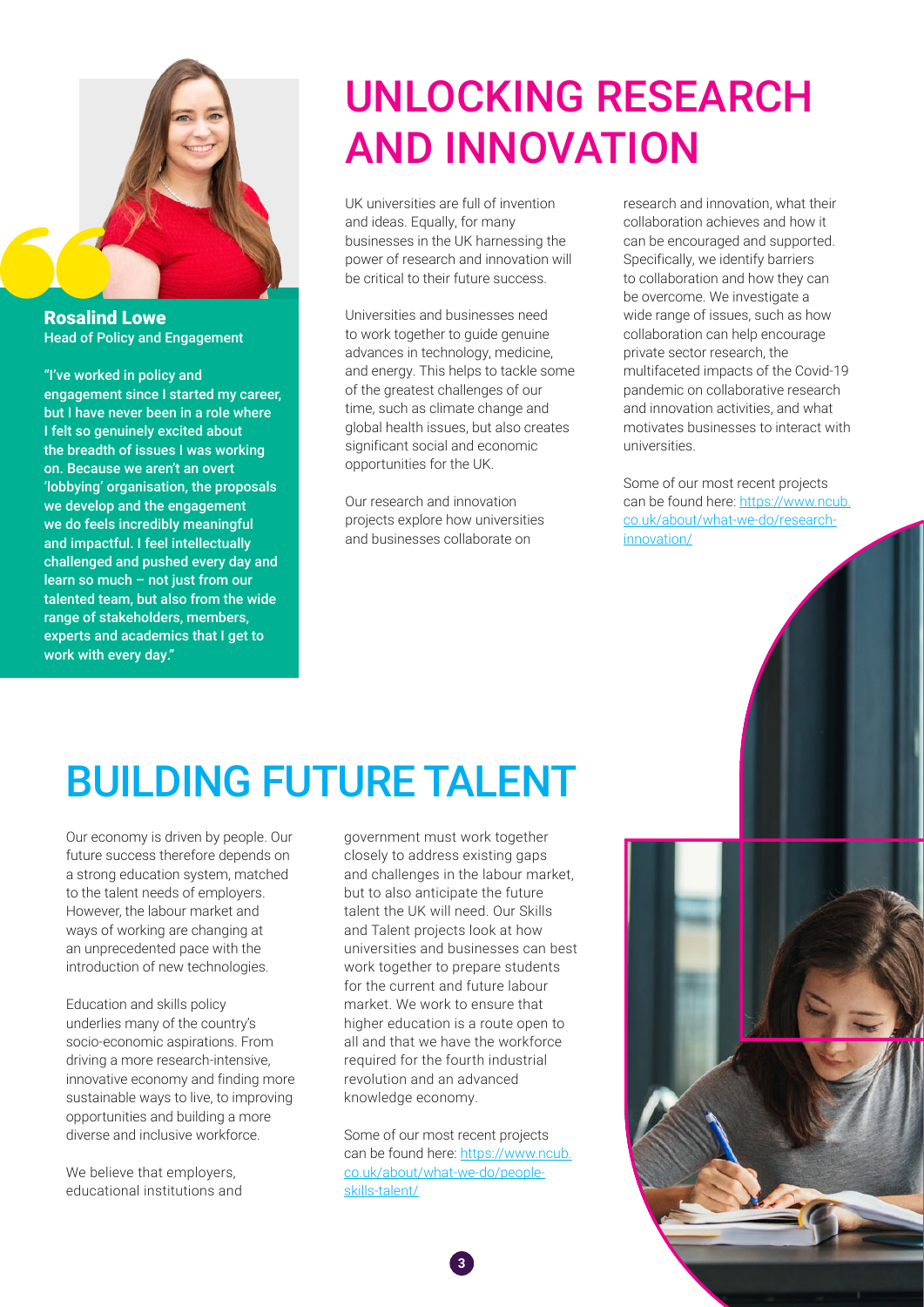# MAKING CONNECTIONS

NCUB has established, with funding from Research England, an online brokerage service, which is helping to inspire and enable more collaborations around the UK, particularly within the SME community. We work through konfer to make more connections possible, allowing businesses and universities to search a large catalogue to

find collaboration partners and opportunities.

Konfer has grown from being an early proof of concept into an increasingly integral component of the UK's research and innovation infrastructure. Read more about konfer here: [https://konfer.online/](https://konfer.online/ ) 



Nick Bowles Membership Engagement Manager

"I joined NCUB in 2020, having worked in not-for-profit membership organisations in the UK for the last 15 years. Along with policy and communications, I make up part of the Policy and Engagement team. My role within membership involves recruiting new university and business members, keeping them in membership and making sure they are happy, engaged and involved in our policy work, our informative reports and our thought-leadership. I am responsible for our Leadership Council engagement and also manage the CRM. NCUB is a friendly, supportive and nurturing place to work, with a small but highly – effective team that consistently punches above its weight. There is an open and encouraging approach to new ideas, creativity and doing things differently. I always come to work with a smile on my face."

#### DELIVERING INSIGHT

NCUB is developing, with support from Research England, new ways of gathering and analysing data on the UK's research and innovation system. This growing insights service, known as NCUB Analytics, helps leaders and policymakers access new and real-time data on the UK's research talent, capabilities and investments.

Our analytics helps to answer the most pressing questions that research performers, funders and policy makers face. Our analysts and policy team are experienced in

**4**

not only making sense of complex findings and data, but also developing innovative techniques tailored to the needs for new evidence. Through our network of government, academic and business leaders, we ensure that our analytical insights are timely, focussed and robust.

Current analytical projects include mapping the UK's research strengths and capabilities, exploring the impact of public research funding on business growth, and analysing the career pathways of the UK's researchers.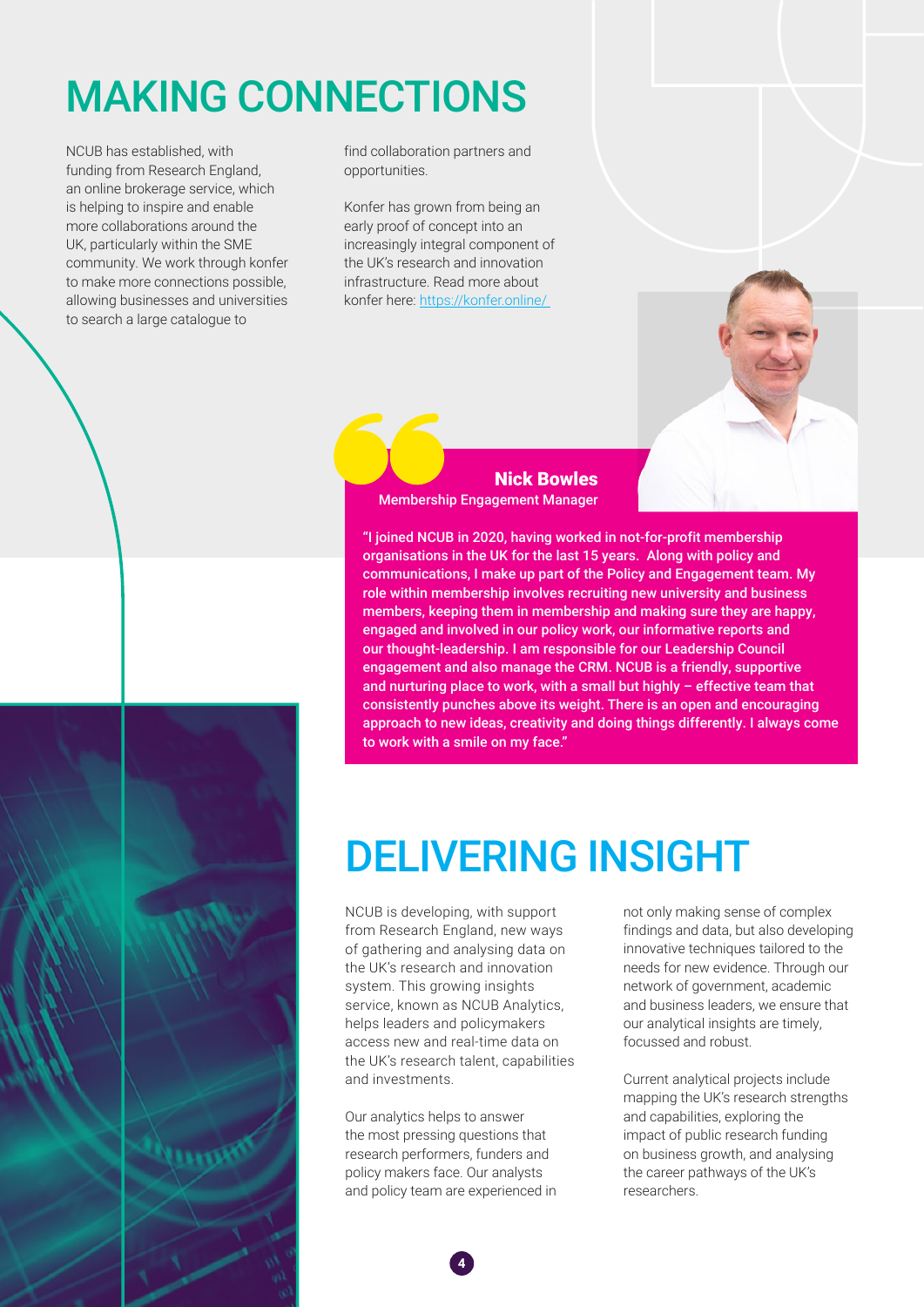We invest in continuous development at all levels of the organisation, and work to empower people to take ownership of work.

#### WORKING WITH US

We are a close and collaborative team. We work together to ensure that people look forward to coming to work, enjoy their time at work and feel that they have made a difference when they leave at the end of the day. We appreciate the importance of creating a great place to work and achieving an appropriate work/life balance. To achieve this we work closely with the team through a collaborative internal project, named "One NCUB". One NCUB helps to shape and improve the experience of working for NCUB so it continues to be a great place to work where great work is done.

Those joining NCUB will have the opportunity to establish reputations as experts in business-university collaboration across research, innovation and skills. Working at NCUB offers opportunities to participate in critical national debates – such as how to drive recovery from the Covid-19 pandemic, how to

prepare the future talent the country needs, and how to shape a more sustainable, fairer and more resilient society.

We invest in continuous development at all levels of the organisation, and work to empower people to take ownership of work. We encourage taking initiative, suggesting ideas and trying things without fear of failure. We recognise that we win and lose together.

We know that diversity – of people, approaches and thinking – is vital to our success. We will always strive to learn and improve in order to provide equality of opportunity and a culture of inclusion. As part of this, we are working to build a workforce that is representative of all sections of society, and prioritise creating an environment in which each member of the team feels supported, valued and able to thrive.